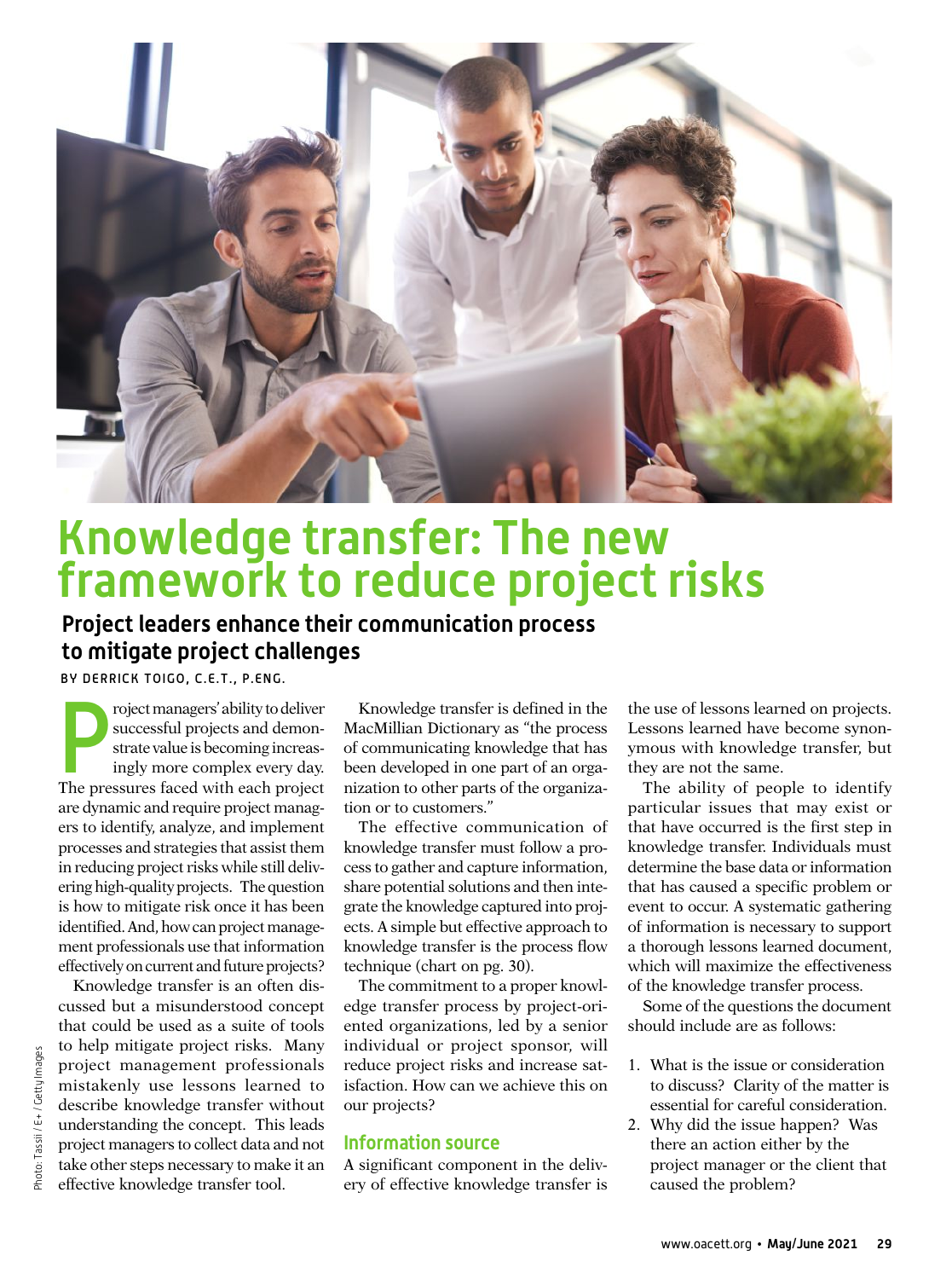

- 3. When did the issue or consideration happen, and what is hindering the issue's ability from being resolved?
- 4. Where did the issue occur? It is more critical if a safety issue has happened on a construction site versus a design error through the lack of coordination. Whether it be a construction site or a design blunder, where the issue occurred can significantly affect the delivery of your project.
- 5. How did the issue occur? Was the issue caused directly or indirectly by project staff, a client or a contractor? And, how did their actions cause the issue.

There may be a desire to avoid careful assembly of information related to the issue. It can become easy for a project stakeholder to immediately identify the problem without considering the remaining information that exists, which may result in not seeing the big picture. There may also be a tendency not to consider the input from various project stakeholders or consider the best practices that may support information in the data gathering process. It is necessary to develop a thorough understanding of the many factors that cause an issue before commencing the analysis.

The next step in effective knowledge transfer is the communication of the data, which is gathered during the information source stage. The assembly of data in a coherent manner and its transmission to other individuals (internal and external) promotes sharing experiences that can help define various approaches to dealing with the issue. And, even though a common theme may not be clear on one project when looked at across a suite of projects, a set of parameters and options may be easier to identify for consideration. The sharing of the information should be based on these three considerations:

**Knowledge to be shared**

- 1. What information is necessary to share? Does the issue require a thorough analysis, or is it an anomaly, or will it add value to the project or program in progress?
- 2. Why is it being shared? Will sharing the information result in a necessary change to a delivery model or practice, thereby increasing value and reducing risk?
- 3. Who is the receiver of the information? The project manager should identify the willing receiver of the information. They should be able to use the data further to enhance the project's delivery, reduce risk, and increase value.

Key points that may require further discussion and analysis can be further developed and determined through strategic thinking. The result may not be a total acceptance of the data. However, a series of avenues will unveil to resolve a particular issue. At this stage, the focus should be on narrowing the discussion and trying to fit all aspects of the specific issue into a neat package. When this is not possible, at the very least, define the parameters used to guide the deliverer of the information so they can show the receiver how to use the information gathered. When possible, determine what revisions are necessary to reduce the issue from happening again. It may also mitigate the impact on the project or program.

### **Knowledge capture results**

Once information is communicated and analyzed, the project team should use the information to improve future project performance. Analysis of information identifies critical project areas in need of improvement and can result in changes in practice. To effectively transfer the knowledge captured, it is essential to consider how it will affect the various project management knowledge areas, which individuals can find in the Project Management Book of Knowledge, published by the Project Management Institute. Areas such as project scope, project time, project cost, project quality and project risk will be affected. To effectively generate a revised process, there must be a dedicated structure to receive and discuss the proposed process developed through the analysis stage and consider its ability to better outcomes.

Project delivery groups should utilize a two-stage approach to vet proposed changes thoroughly. Once analyzed, the proposed change is presented at the Continuous Improvement Committee, which assesses the commercial risks and impact on the program or project. This results in an iterative cycle of discussion, which involves revising and agreeing to the proposed change. The revised document then goes to a legal committee that reviews its impact on procurement and con-